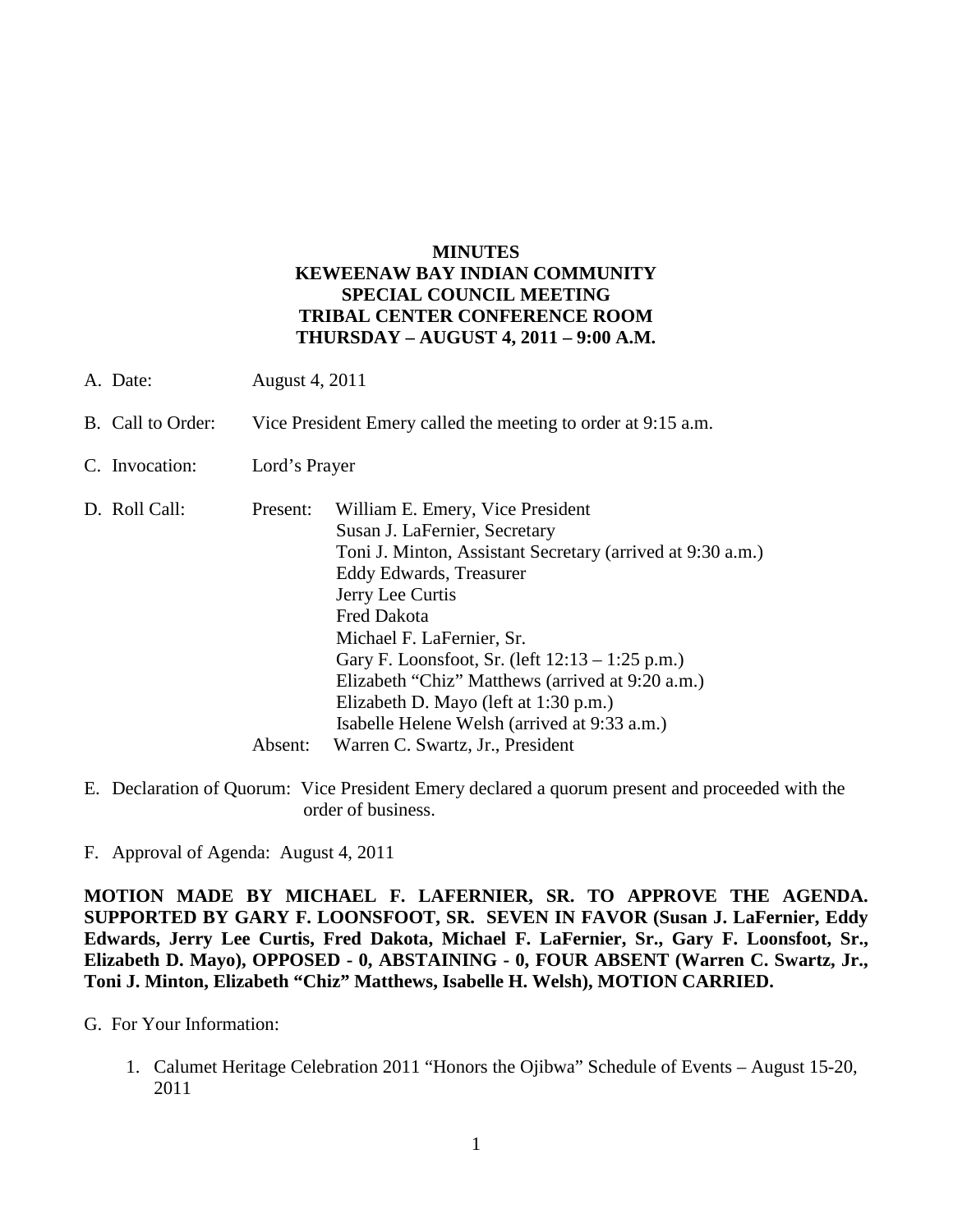#### H. Approval of Meeting Minutes:

1. January 27, 2011

# **Elizabeth Matthews arrived at 9:20 a.m.**

**MOTION MADE BY EDDY EDWARDS TO APPROVE THE JANUARY 27, 2011 MEETING MINUTES. SUPPORTED BY JERRY LEE CURTIS. SEVEN IN FAVOR (Susan J. LaFernier, Eddy Edwards, Jerry Lee Curtis, Fred Dakota, Michael F. LaFernier, Sr., Gary F. Loonsfoot, Sr., Elizabeth D. Mayo), OPPOSED - 0, ONE ABSTAINING (Elizabeth "Chiz" Matthews), THREE ABSENT (Warren C. Swartz, Jr., Toni J. Minton, Isabelle H. Welsh), MOTION CARRIED.**

2. January 28, 2011 – Eddy Edwards asked if the number of tribal members includes descendants in the Ethnic Statistics Report of the Tribal Government employees from Pauline Spruce (Personnel Department).

**MOTION MADE BY EDDY EDWARDS TO APPROVE THE JANUARY 28, 2011 MEETING MINUTES WITH ONE POTENTIAL CORRECTION. SUPPORTED BY GARY F. LOONSFOOT, SR. EIGHT IN FAVOR (Susan J. LaFernier, Eddy Edwards, Jerry Lee Curtis, Fred Dakota, Michael F. LaFernier, Sr., Gary F. Loonsfoot, Sr., Elizabeth "Chiz" Matthews, Elizabeth D. Mayo), OPPOSED - 0, ABSTAINING - 0, THREE ABSENT (Warren C. Swartz, Jr., Toni J. Minton, Isabelle H. Welsh), MOTION CARRIED.**

## **Toni Minton arrived at 9:30 a.m.**

# **Isabelle Welsh arrived at 9:33 a.m.**

I. Old Business:

1. Cheryne Clements, Fitness and Youth Programs Director - Youth Programs Trip Policy

**MOTION MADE BY EDDY EDWARDS TO TABLE THE YOUTH TRIP POLICY FOR ONE WEEK WHEN CHERYNE CLEMENTS IS PRESENT. SUPPORTED BY MICHAEL F. LAFERNIER, SR. TEN IN FAVOR (Susan J. LaFernier, Toni J. Minton, Eddy Edwards, Jerry Lee Curtis, Fred Dakota, Michael F. LaFernier, Sr., Gary F. Loonsfoot, Sr., Elizabeth "Chiz" Matthews, Elizabeth D. Mayo, Isabelle H. Welsh), OPPOSED - 0, ABSTAINING - 0, ONE ABSENT (Warren C. Swartz, Jr.), MOTION CARRIED.**

[New Business]

1. Sarah Maki, Assistant CEO – Tribal Historic Preservation Office (THPO) Director Position Description (Job Posting) Review

MOTION MADE BY EDDY EDWARDS TO APPROVE THE THPO DIRECTOR JOB DESCRIPTION AND TAKE OUT THE UNRESTRICTED REGARDING THE DRIVERS LICENSE. (Motion died for lack of support)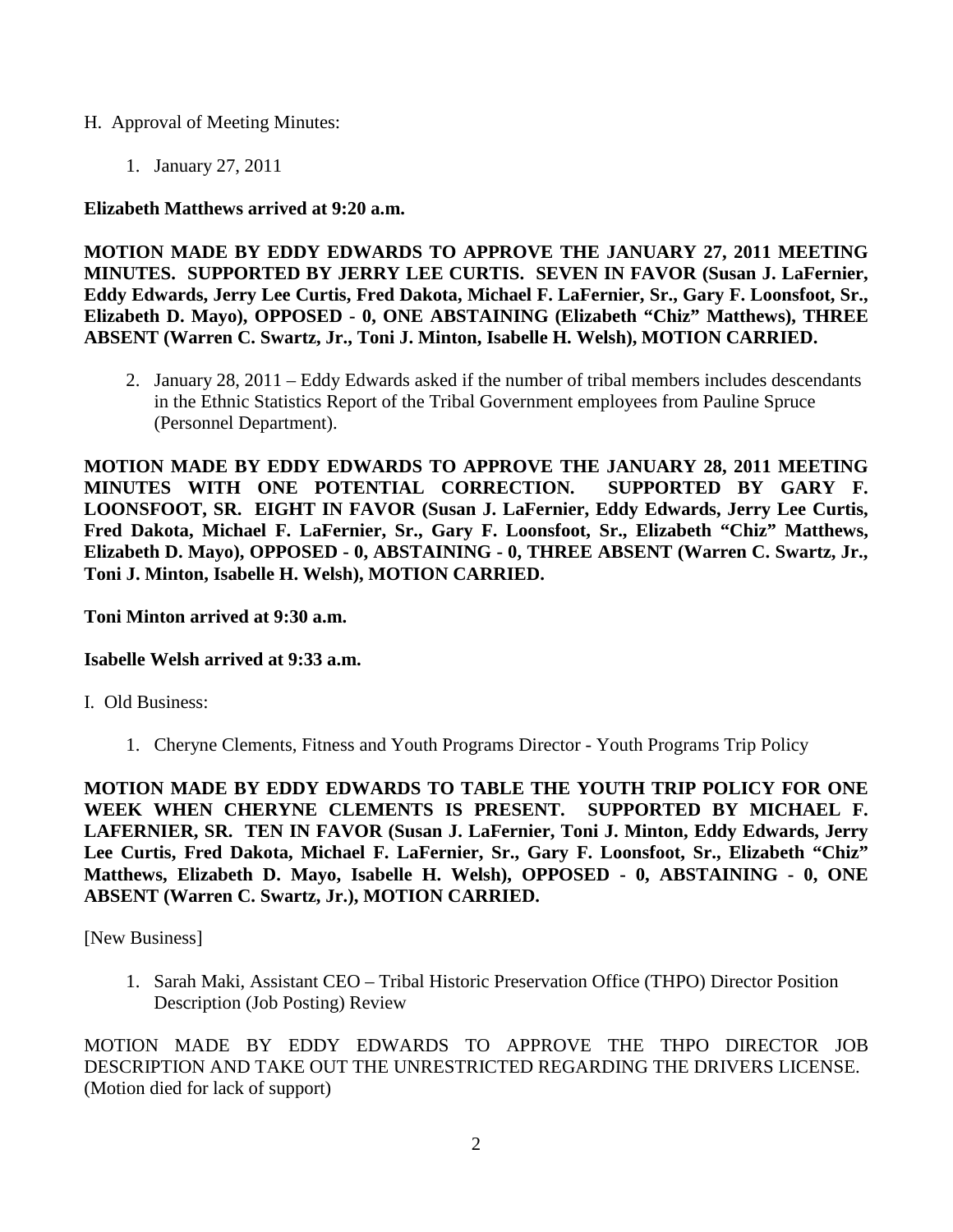**MOTION MADE BY ELIZABETH D. MAYO TO TABLE THE THPO DIRECTOR JOB DESCRIPTION UNTIL FURTHER REVIEW REGARDING THE SUPERVISORY CONTROL AND CLARIFICATION ON QUALIFIED VETERAN. SUPPORTED BY SUSAN J. LAFERNIER. TEN IN FAVOR (Susan J. LaFernier, Toni J. Minton, Eddy Edwards, Jerry Lee Curtis, Fred Dakota, Michael F. LaFernier, Sr., Gary F. Loonsfoot, Sr., Elizabeth "Chiz" Matthews, Elizabeth D. Mayo, Isabelle H. Welsh), OPPOSED - 0, ABSTAINING - 0, ONE ABSENT (Warren C. Swartz, Jr.), MOTION CARRIED.**

J. Recognize Scheduled Delegation/Individuals:

1. KBIC Summer Youth Conservation Corp 2011 Crew Presentation on the work they did during the Summer – Superior Watershed Partnership/Geraldine Grant, Conservation Crew Program Coordinator/Joy Hadley, Crew Leader/Gene Bertram, Crew Leader and 12 Youth Workers

**Break: 10:38 – 10:52 a.m.** 

[Old Business]

2. Dotti Pryor, Pressbox Manager – Pressbox Ceiling Tile Bids (2)

**MOTION MADE BY SUSAN J. LAFERNIER TO APPROVE THE OJIBWA BUILDERS BID IN THE AMOUNT OF \$20,511.00 WHICH INCLUDES THE CEILING HEAT DIFFUSERS AND THE CEILING TILE. SUPPORTED BY ELIZABETH "CHIZ" MATTHEWS. TEN IN FAVOR (Susan J. LaFernier, Toni J. Minton, Eddy Edwards, Jerry Lee Curtis, Fred Dakota, Michael F. LaFernier, Sr., Gary F. Loonsfoot, Sr., Elizabeth "Chiz" Matthews, Elizabeth D. Mayo, Isabelle H. Welsh), OPPOSED - 0, ABSTAINING - 0, ONE ABSENT (Warren C. Swartz, Jr.), MOTION CARRIED.**

3. Bruce LaPointe, Project Manager/Larry Denomie III, CEO/Sarah Maki, Assistant CEO – Weatherization Policy Amendment on Eligibility/Update

Larry Denomie explained there are two pools that fund the over income category which are Tribal Funds and Department of Energy (D.O.E.). The Council asked how the applicant's eligibility was determined and Larry stated that the information provided on the applications is taken as truthful and not investigated.

Bruce LaPointe presented new policies and explained how the point system will be calculated.

**MOTION MADE BY ELIZABETH D. MAYO TO APPROVE THE KBIC TRIBAL WEATHERIZATION PROGRAM POLICY GUIDELINES FOR LIHEAP, REACH, DEPARTMENT OF ENERGY, AND TRIBAL FUNDS AS PRESENTED. SUPPORTED BY GARY F. LOONSFOOT, SR. TEN IN FAVOR (Susan J. LaFernier, Toni J. Minton, Eddy Edwards, Jerry Lee Curtis, Fred Dakota, Michael F. LaFernier, Sr., Gary F. Loonsfoot, Sr., Elizabeth "Chiz" Matthews, Elizabeth D. Mayo, Isabelle H. Welsh), OPPOSED - 0, ABSTAINING - 0, ONE ABSENT (Warren C. Swartz, Jr.), MOTION CARRIED.**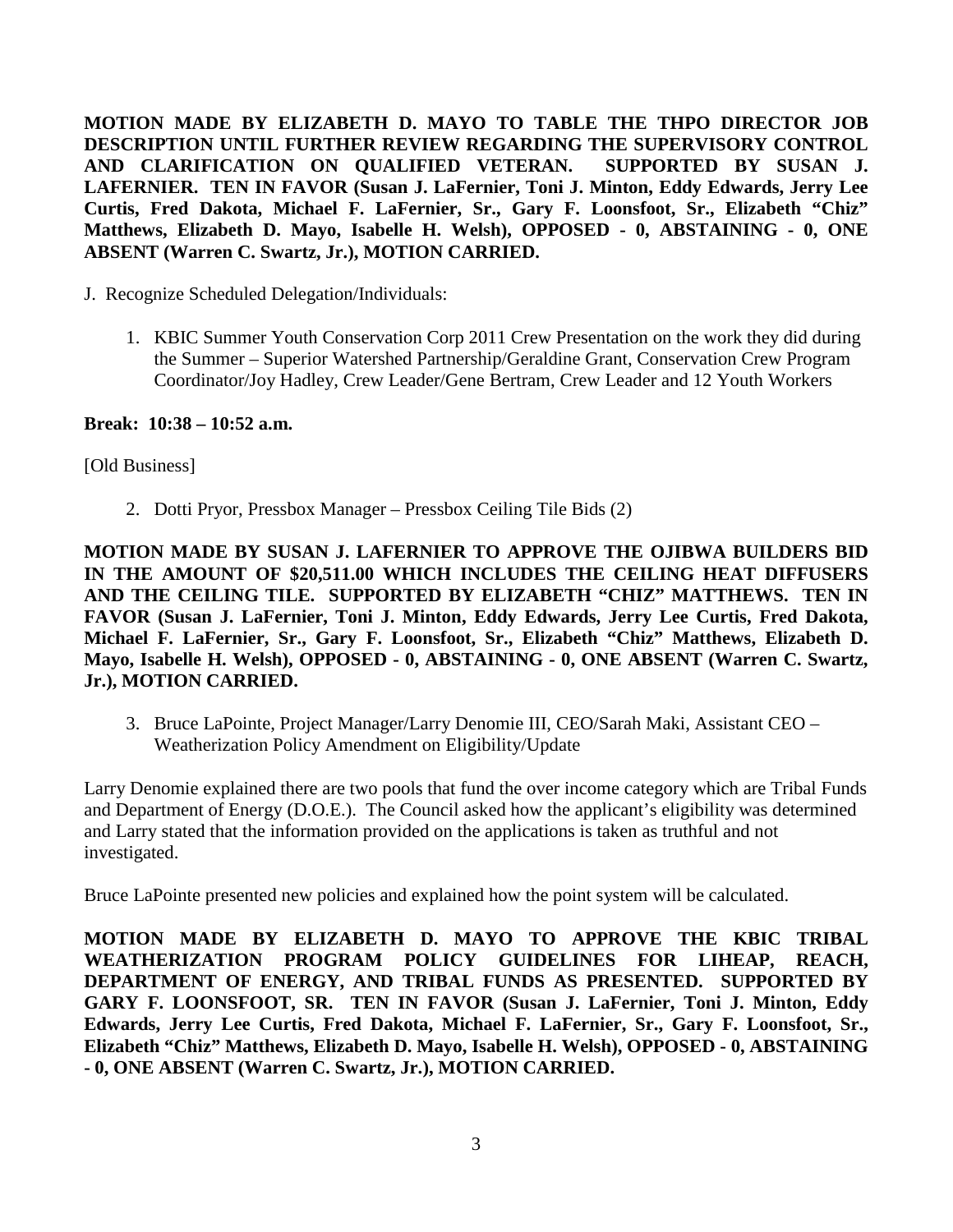# **Lunch: 12:13 – 1:06 p.m.**

## **Gary Loonsfoot, Sr. left at 12:13 p.m.**

K. New Business:

2. Jason Ayres, Realty Officer - Cancellation of Kyle Stein Residential Lease located on Marksman Road in (Zeba) L'Anse

Mr. Stein's residential lease was granted on November 17, 2008 and no attempts have been made to place a residential structure on the property. Mr. Stein has used the land to discard and burn trash, refuse, debris, and scrap metal. Jason explained that he has been given notices to clean the leased land assigned to him. He had a deadline of July 15 to clean the area. Jason produced pictures taken at 12:10 p.m. today showing the area has not been taken care of and mounds of waste cover the premises. Jason also gave Mr. Stein the opportunity to present himself today before the Council to plead his case. Mr. Stein was not present.

Isabelle Welsh would like to give Mr. Stein a few more days notice before cancelling his lease.

**MOTION MADE BY ELIZABETH D. MAYO TO CANCEL KYLE STEIN'S RESIDENTIAL LEASE ON AUGUST 8, 2011 DUE TO THE DUMPING ON THE PROPERTY AND IF THE TRIBE HAS TO DO THE CLEANUP HE WILL PAY FOR IT. SUPPORTED BY ISABELLE H. WELSH. SIX IN FAVOR (Eddy Edwards, Fred Dakota, Michael F. LaFernier, Sr., Elizabeth "Chiz" Matthews, Elizabeth D. Mayo, Isabelle H. Welsh), THREE OPPOSED (Susan J. LaFernier, Toni J. Minton, Jerry Lee Curtis), ABSTAINING - 0, TWO ABSENT (Warren C. Swartz, Jr., Gary F. Loonsfoot, Sr.), MOTION CARRIED.** 

Jerry Lee Curtis stated his opposition: He feels Mr. Stein should not be given any further notice before cancelling the lease and should be evicted immediately. He has had two prior deadlines.

Susan LaFernier and Toni Minton concur.

- L. Closed Session:
	- 1. John Baker, Attorney
	- 2. Gregg Nominelli, Economic Developer
	- 3. Bruce LaPointe, Project Manager Personnel Issue
	- 4. Carole LaPointe, Health Director BC/BS Pharmacy Participation Agreement
	- 5. Larry Denomie III, CEO Director of Natural Resources Reclassification

**MOTION MADE BY EDDY EDWARDS TO GO INTO CLOSED SESSION AT 1:17 P.M. SUPPORTED BY MICHAEL F. LAFERNIER, SR. SEVEN IN FAVOR (Susan J. LaFernier, Toni J. Minton, Eddy Edwards, Jerry Lee Curtis, Michael F. LaFernier, Sr., Elizabeth "Chiz" Matthews, Isabelle H. Welsh), TWO OPPOSED (Fred Dakota, Elizabeth D. Mayo), ABSTAINING - 0, TWO ABSENT (Warren C. Swartz, Jr., Gary F. Loonsfoot, Sr.), MOTION CARRIED.**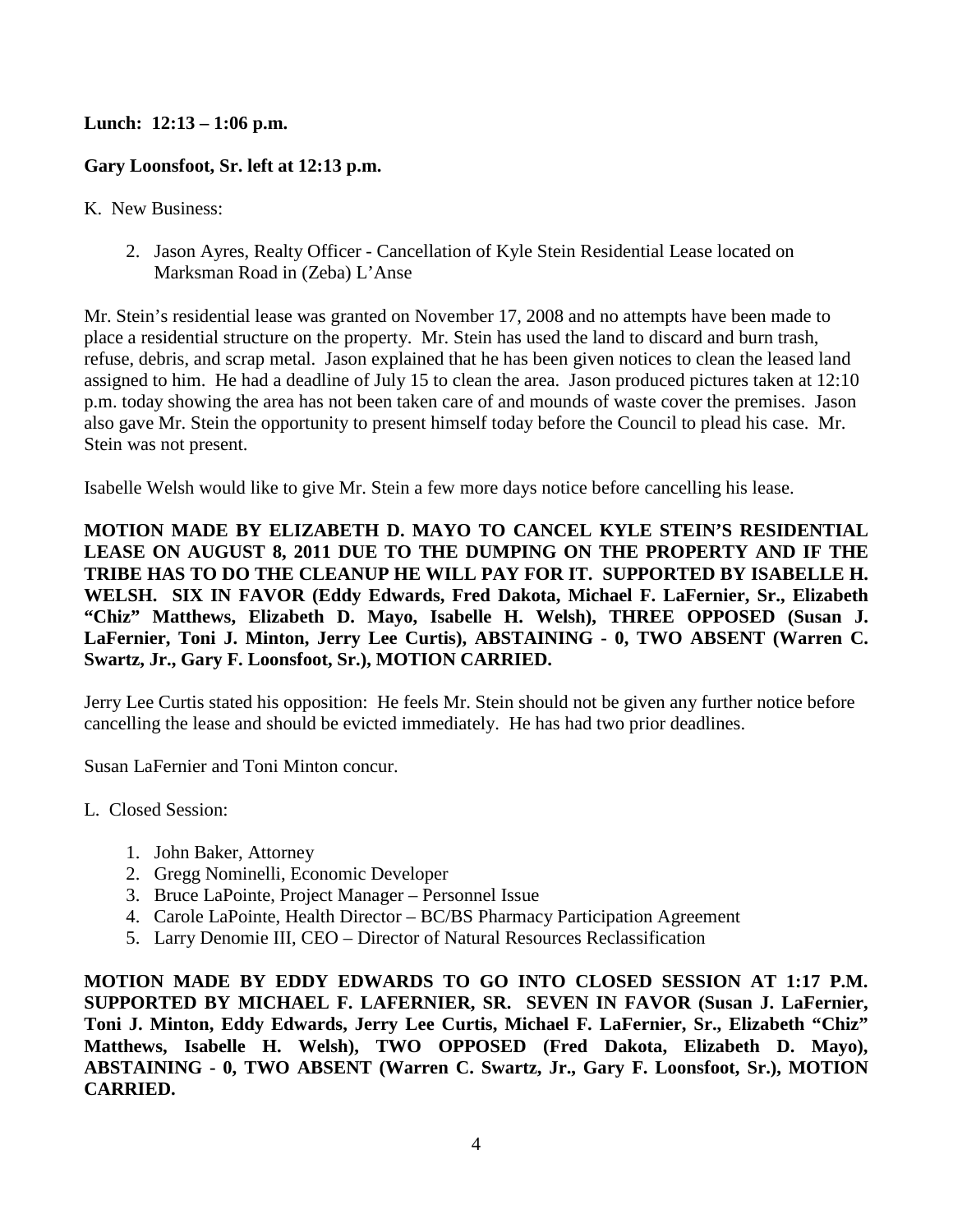**Gary Loonsfoot, Sr. returned at 1:25 p.m.** 

**Elizabeth Mayo left at 1:30 p.m.**

**Break: 2:30 – 2:40 p.m.** 

**MOTION MADE BY JERRY LEE CURTIS TO GO INTO OPEN SESSION AT 3:20 P.M. SUPPORTED BY ELIZABETH "CHIZ" MATTHEWS. NINE IN FAVOR (Susan J. LaFernier, Toni J. Minton, Eddy Edwards, Jerry Lee Curtis, Fred Dakota, Michael F. LaFernier, Sr., Gary F. Loonsfoot, Sr., Elizabeth "Chiz" Matthews, Isabelle H. Welsh), OPPOSED - 0, ABSTAINING - 0, TWO ABSENT (Warren C. Swartz, Jr., Elizabeth D. Mayo), MOTION CARRIED.** 

R. Lance Boldrey, Attorney with DyKema

**MOTION MADE BY EDDY EDWARDS TO ENGAGE ATTORNEY R. LANCE BOLDREY FOR LOBBYING EFFORTS IN LANSING FOR OUR TWO-PART APPLICATION. SUPPORTED BY ELIZABETH "CHIZ" MATTHEWS. EIGHT IN FAVOR (Toni J. Minton, Eddy Edwards, Jerry Lee Curtis, Fred Dakota, Michael F. LaFernier, Sr., Gary F. Loonsfoot, Sr., Elizabeth "Chiz" Matthews, Isabelle H. Welsh), ONE OPPOSED (Susan J. LaFernier), ABSTAINING - 0, TWO ABSENT (Warren C. Swartz, Jr., Elizabeth D. Mayo), MOTION CARRIED.**

BC/BS Traditional Rx Pharmacy Participation Agreement –

**MOTION MADE BY EDDY EDWARDS TO APPROVE THE PARTICIPATION AGREEMENT BETWEEN KBIC AND BC/BS. SUPPORTED BY GARY F. LOONSFOOT, SR. NINE IN FAVOR (Susan J. LaFernier, Toni J. Minton, Eddy Edwards, Jerry Lee Curtis, Fred Dakota, Michael F. LaFernier, Sr., Gary F. Loonsfoot, Sr., Elizabeth "Chiz" Matthews, Isabelle H. Welsh), OPPOSED - 0, ABSTAINING - 0, TWO ABSENT (Warren C. Swartz, Jr., Elizabeth D. Mayo), MOTION CARRIED.**

Natural Resources Director Reclassification –

**MOTION MADE BY ISABELLE H. WELSH TO APPROVE THE RECLASSIFICATION OF THE NATURAL RESOURCES DIRECTOR AT \$26.01. SUPPORTED BY ELIZABETH "CHIZ" MATTHEWS. EIGHT IN FAVOR (Susan J. LaFernier, Toni J. Minton, Jerry Lee Curtis, Fred Dakota, Michael F. LaFernier, Sr., Gary F. Loonsfoot, Sr., Elizabeth "Chiz" Matthews, Isabelle H. Welsh), ONE OPPOSED (Eddy Edwards), ABSTAINING - 0, TWO ABSENT (Warren C. Swartz, Jr., Elizabeth D. Mayo), MOTION CARRIED.**